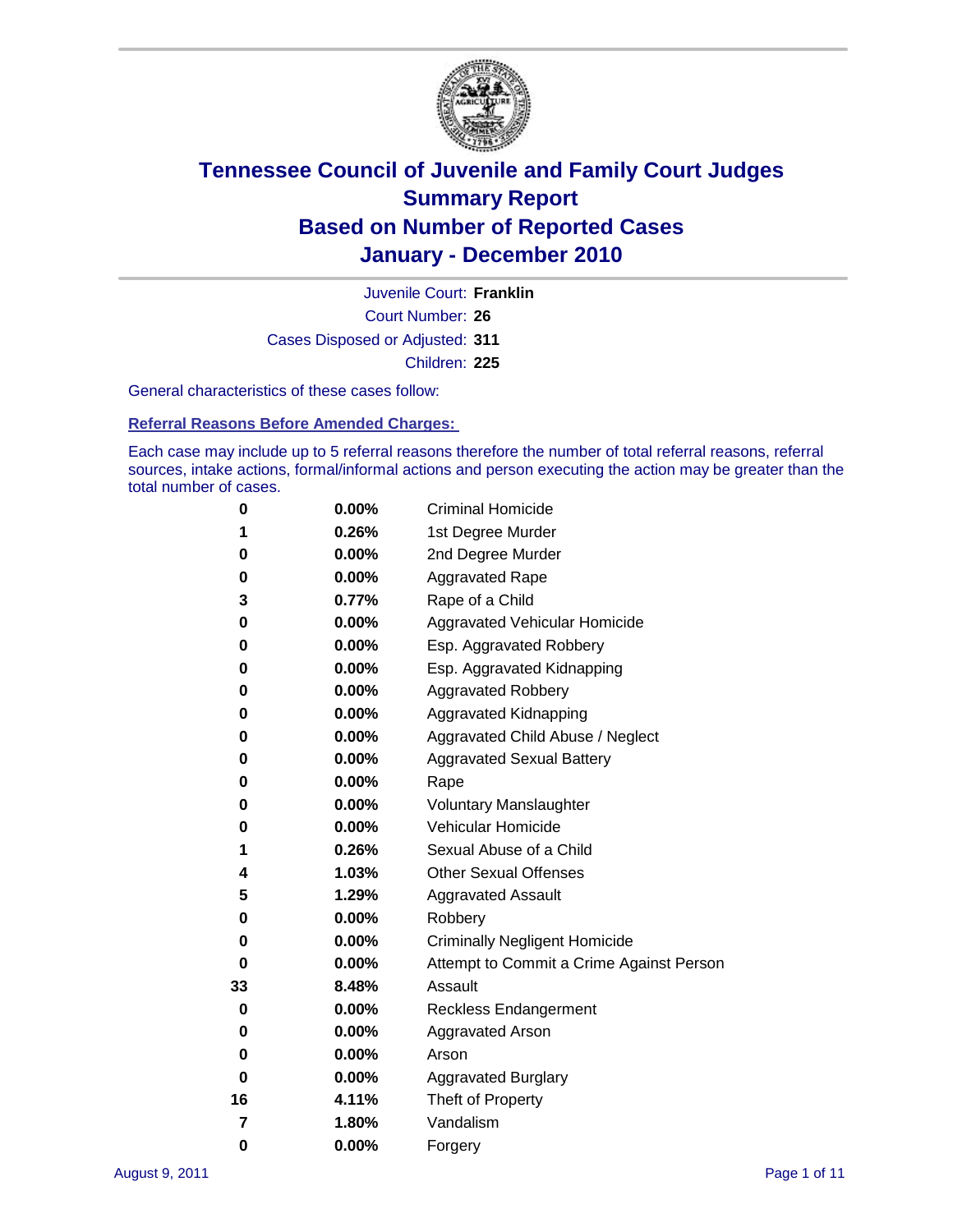

Court Number: **26** Juvenile Court: **Franklin** Cases Disposed or Adjusted: **311**

Children: **225**

#### **Referral Reasons Before Amended Charges:**

Each case may include up to 5 referral reasons therefore the number of total referral reasons, referral sources, intake actions, formal/informal actions and person executing the action may be greater than the total number of cases.

| 0            | 0.00%  | <b>Worthless Checks</b>                                     |
|--------------|--------|-------------------------------------------------------------|
| 0            | 0.00%  | Illegal Possession / Fraudulent Use of Credit / Debit Cards |
| 3            | 0.77%  | <b>Burglary</b>                                             |
| 0            | 0.00%  | Unauthorized Use of a Vehicle                               |
| 0            | 0.00%  | <b>Cruelty to Animals</b>                                   |
| 3            | 0.77%  | Sale of Controlled Substances                               |
| 13           | 3.34%  | <b>Other Drug Offenses</b>                                  |
| 19           | 4.88%  | Possession of Controlled Substances                         |
| 0            | 0.00%  | <b>Criminal Attempt</b>                                     |
| 1            | 0.26%  | Carrying Weapons on School Property                         |
| $\mathbf{2}$ | 0.51%  | Unlawful Carrying / Possession of a Weapon                  |
| 0            | 0.00%  | <b>Evading Arrest</b>                                       |
| 0            | 0.00%  | Escape                                                      |
| 1            | 0.26%  | Driving Under Influence (DUI)                               |
| 15           | 3.86%  | Possession / Consumption of Alcohol                         |
| 4            | 1.03%  | Resisting Stop, Frisk, Halt, Arrest or Search               |
| 5            | 1.29%  | <b>Aggravated Criminal Trespass</b>                         |
| 9            | 2.31%  | Harassment                                                  |
| 0            | 0.00%  | Failure to Appear                                           |
| 0            | 0.00%  | Filing a False Police Report                                |
| 0            | 0.00%  | Criminal Impersonation                                      |
| 37           | 9.51%  | <b>Disorderly Conduct</b>                                   |
| 8            | 2.06%  | <b>Criminal Trespass</b>                                    |
| 3            | 0.77%  | <b>Public Intoxication</b>                                  |
| 0            | 0.00%  | Gambling                                                    |
| 49           | 12.60% | <b>Traffic</b>                                              |
| 0            | 0.00%  | <b>Local Ordinances</b>                                     |
| 1            | 0.26%  | Violation of Wildlife Regulations                           |
| 1            | 0.26%  | Contempt of Court                                           |
| 16           | 4.11%  | Violation of Probation                                      |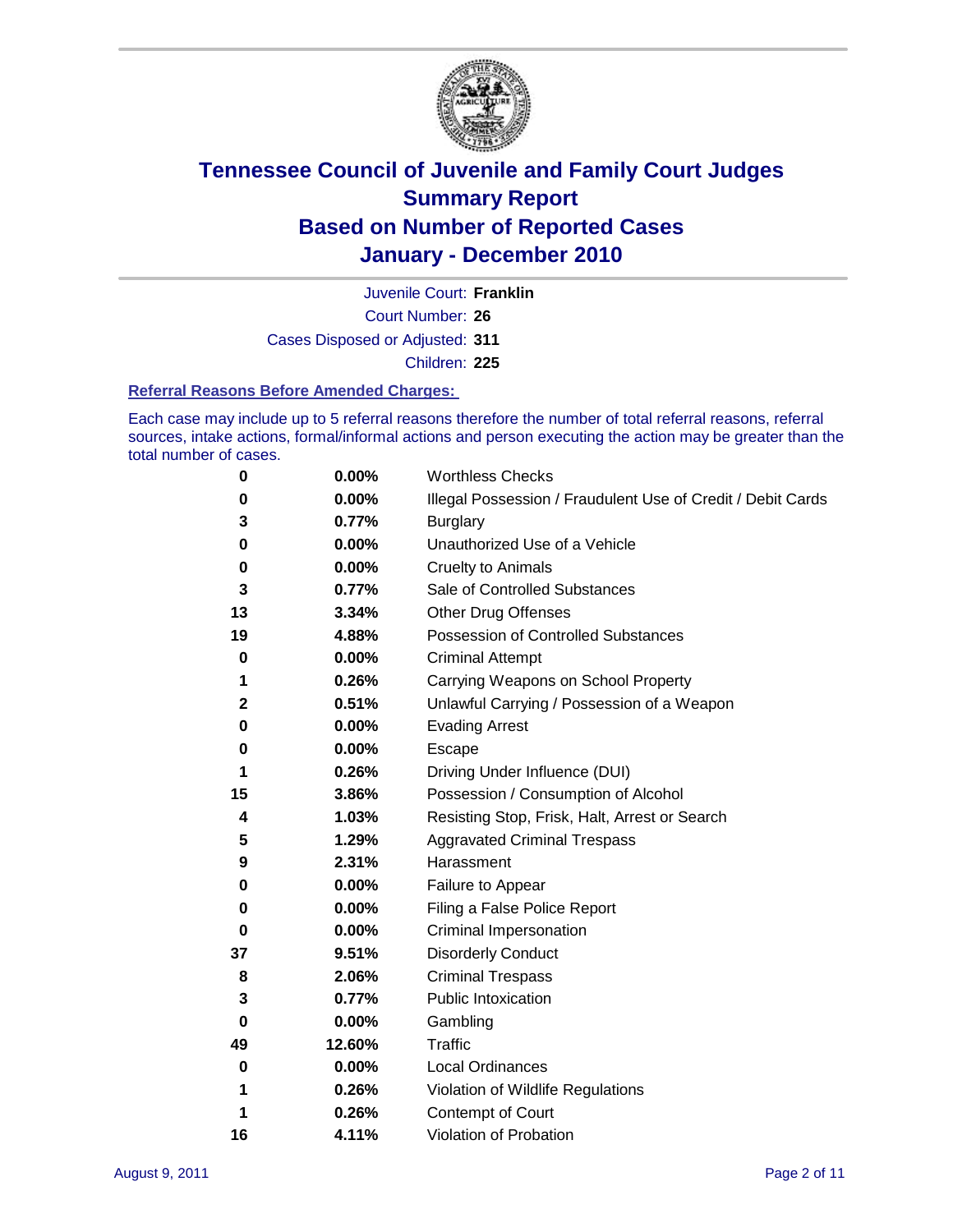

Court Number: **26** Juvenile Court: **Franklin** Cases Disposed or Adjusted: **311** Children: **225**

#### **Referral Reasons Before Amended Charges:**

Each case may include up to 5 referral reasons therefore the number of total referral reasons, referral sources, intake actions, formal/informal actions and person executing the action may be greater than the total number of cases.

| 389            | 100.00%        | <b>Total Referrals</b>                                 |
|----------------|----------------|--------------------------------------------------------|
| 17             | 4.37%          | Other                                                  |
| 0              | 0.00%          | <b>Consent to Marry</b>                                |
| 0              | 0.00%          | <b>Request for Medical Treatment</b>                   |
| 0              | 0.00%          | <b>Child Support</b>                                   |
| 0              | 0.00%          | Paternity / Legitimation                               |
| 0              | 0.00%          | Visitation                                             |
| 0              | 0.00%          | Custody                                                |
| 0              | 0.00%          | <b>Foster Care Review</b>                              |
| 0              | 0.00%          | <b>Administrative Review</b>                           |
| 0              | 0.00%          | <b>Judicial Review</b>                                 |
| 0              | 0.00%          | Violation of Informal Adjustment                       |
| 0              | 0.00%          | <b>Violation of Pretrial Diversion</b>                 |
| 0              | 0.00%          | <b>Termination of Parental Rights</b>                  |
| 0              | 0.00%          | Dependency / Neglect                                   |
| 0              | 0.00%          | <b>Physically Abused Child</b>                         |
| 0              | 0.00%          | <b>Sexually Abused Child</b>                           |
| 5              | 1.29%          | <b>Violation of Curfew</b>                             |
| 0              | 0.00%          | Violation of a Valid Court Order                       |
| $\bf{0}$<br>15 | 0.00%<br>3.86% | Out-of-State Runaway<br>Possession of Tobacco Products |
| $\bf{0}$       | 0.00%          | In-State Runaway                                       |
| 71             | 18.25%         | Truancy                                                |
| 20             | 5.14%          | Unruly Behavior                                        |
| 1              | 0.26%          | Violation of Aftercare                                 |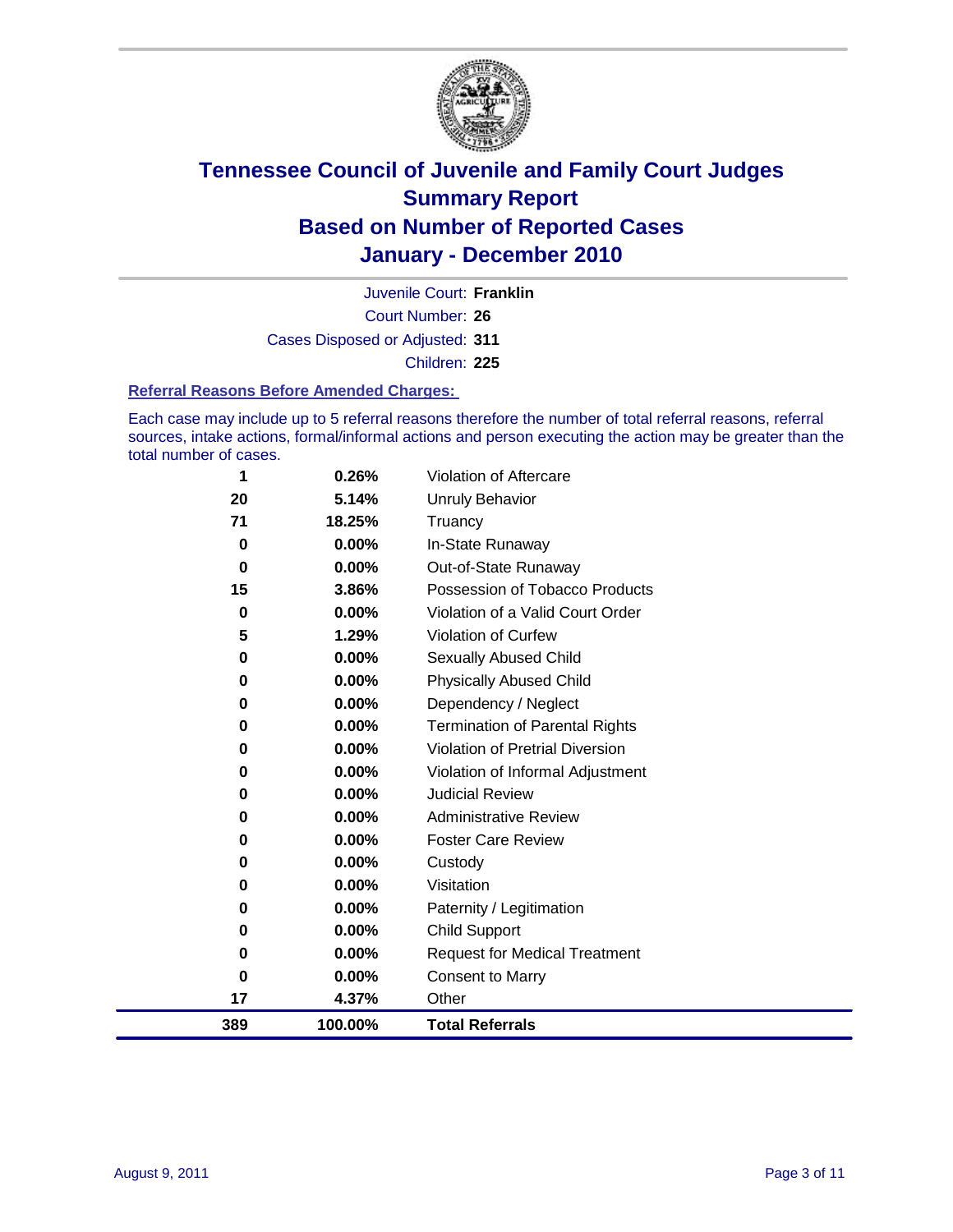

|                            |                                 | Juvenile Court: Franklin          |  |  |  |
|----------------------------|---------------------------------|-----------------------------------|--|--|--|
| Court Number: 26           |                                 |                                   |  |  |  |
|                            | Cases Disposed or Adjusted: 311 |                                   |  |  |  |
|                            |                                 | Children: 225                     |  |  |  |
| <b>Referral Sources: 1</b> |                                 |                                   |  |  |  |
| 170                        | 43.70%                          | Law Enforcement                   |  |  |  |
| 12                         | 3.08%                           | Parents                           |  |  |  |
| 3                          | 0.77%                           | Relatives                         |  |  |  |
| 0                          | 0.00%                           | Self                              |  |  |  |
| 163                        | 41.90%                          | School                            |  |  |  |
| 0                          | $0.00\%$                        | <b>CSA</b>                        |  |  |  |
| 5                          | 1.29%                           | <b>DCS</b>                        |  |  |  |
| 0                          | 0.00%                           | <b>Other State Department</b>     |  |  |  |
| 1                          | 0.26%                           | <b>District Attorney's Office</b> |  |  |  |
| 1                          | 0.26%                           | <b>Court Staff</b>                |  |  |  |
| 0                          | 0.00%                           | Social Agency                     |  |  |  |
| $\bf{0}$                   | $0.00\%$                        | <b>Other Court</b>                |  |  |  |
| 20                         | 5.14%                           | Victim                            |  |  |  |
| 0                          | 0.00%                           | Child & Parent                    |  |  |  |
| 0                          | 0.00%                           | Hospital                          |  |  |  |
| 0                          | 0.00%                           | Unknown                           |  |  |  |
| 14                         | 3.60%                           | Other                             |  |  |  |

### **Age of Child at Referral: 2**

| 225 | 100.00% | <b>Total Child Count</b> |
|-----|---------|--------------------------|
| 0   | 0.00%   | Unknown                  |
| 1   | 0.44%   | Ages 19 and Over         |
| 81  | 36.00%  | Ages 17 through 18       |
| 97  | 43.11%  | Ages 15 through 16       |
| 31  | 13.78%  | Ages 13 through 14       |
| 5   | 2.22%   | Ages 11 through 12       |
| 10  | 4.44%   | Ages 10 and Under        |
|     |         |                          |

<sup>1</sup> If different than number of Referral Reasons (389), verify accuracy of your court's data.

**100.00% Total Referral Sources**

<sup>2</sup> One child could be counted in multiple categories, verify accuracy of your court's data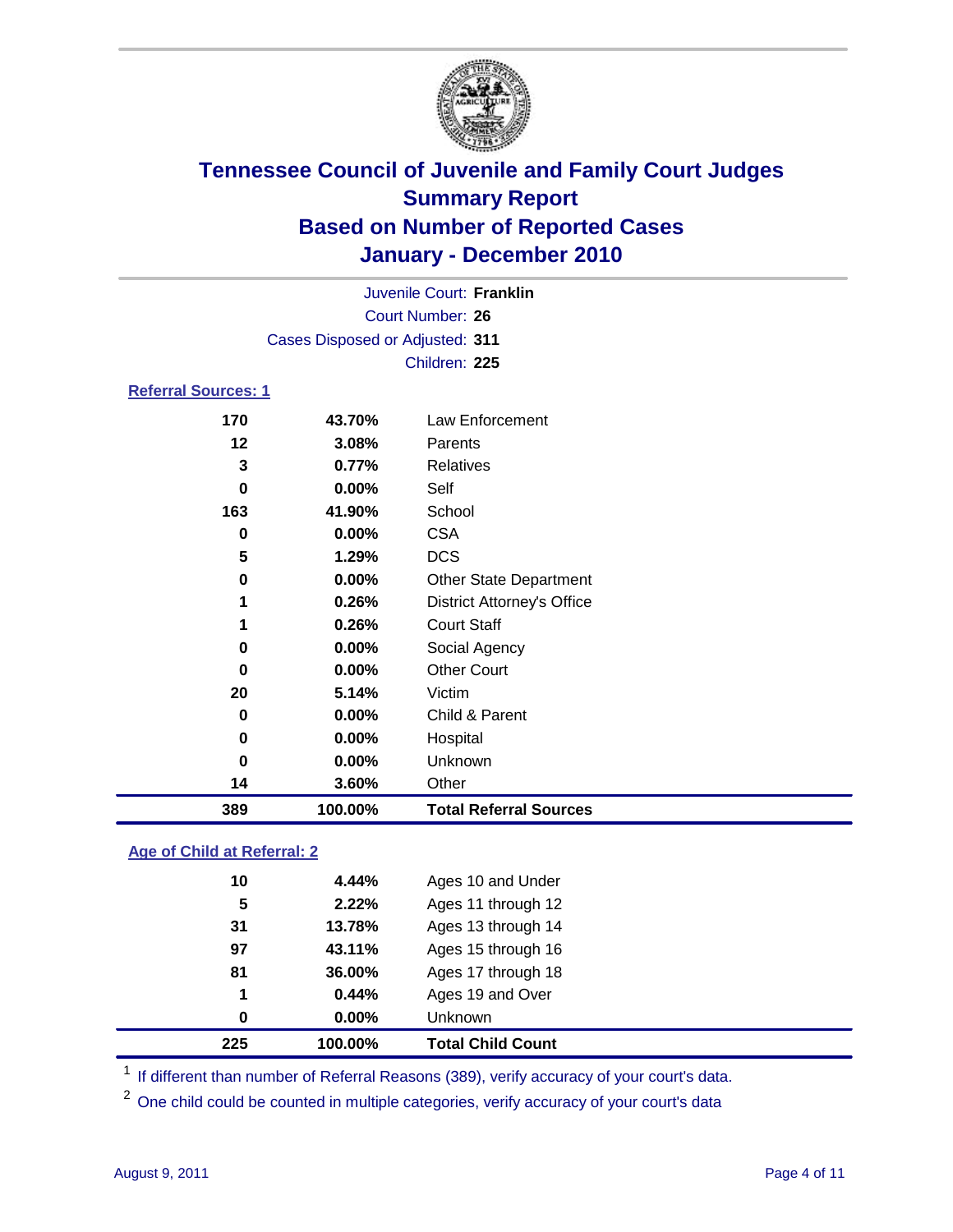

| Juvenile Court: Franklin                |                                 |                          |  |  |
|-----------------------------------------|---------------------------------|--------------------------|--|--|
| <b>Court Number: 26</b>                 |                                 |                          |  |  |
|                                         | Cases Disposed or Adjusted: 311 |                          |  |  |
|                                         |                                 | Children: 225            |  |  |
| Sex of Child: 1                         |                                 |                          |  |  |
| 143                                     | 63.56%                          | Male                     |  |  |
| 82                                      | 36.44%                          | Female                   |  |  |
| $\bf{0}$                                | 0.00%                           | Unknown                  |  |  |
| 225                                     | 100.00%                         | <b>Total Child Count</b> |  |  |
| Race of Child: 1                        |                                 |                          |  |  |
| 205                                     | 91.11%                          | White                    |  |  |
| 19                                      | 8.44%                           | African American         |  |  |
| 0                                       | 0.00%                           | Native American          |  |  |
| $\mathbf 0$                             | 0.00%                           | Asian                    |  |  |
| 1                                       | 0.44%                           | Mixed                    |  |  |
| $\mathbf 0$                             | 0.00%                           | Unknown                  |  |  |
| 225                                     | 100.00%                         | <b>Total Child Count</b> |  |  |
| <b>Hispanic Origin: 1</b>               |                                 |                          |  |  |
|                                         |                                 |                          |  |  |
| 4<br>221                                | 1.78%<br>98.22%                 | Yes<br><b>No</b>         |  |  |
| $\mathbf 0$                             | 0.00%                           | Unknown                  |  |  |
|                                         |                                 |                          |  |  |
| 225                                     | 100.00%                         | <b>Total Child Count</b> |  |  |
| <b>School Enrollment of Children: 1</b> |                                 |                          |  |  |
| 222                                     | 98.67%                          | Yes                      |  |  |
| 3                                       | 1.33%                           | No                       |  |  |
| $\mathbf 0$                             | 0.00%                           | Unknown                  |  |  |
| 225                                     | 100.00%                         | <b>Total Child Count</b> |  |  |

One child could be counted in multiple categories, verify accuracy of your court's data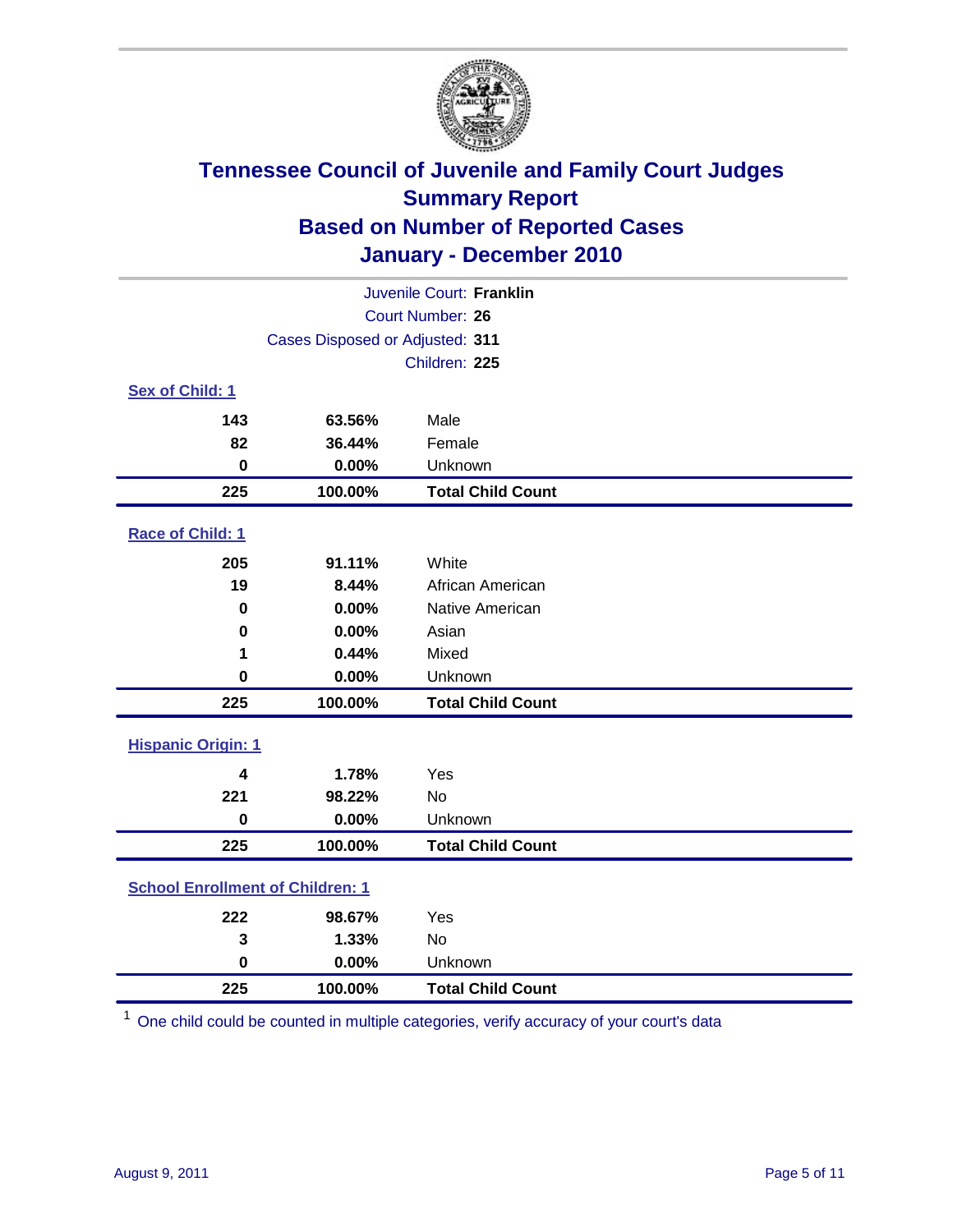

Court Number: **26** Juvenile Court: **Franklin** Cases Disposed or Adjusted: **311** Children: **225 Living Arrangement of Child at Time of Referral: 1 23.11%** With Both Biological Parents **3.11%** With Father and Stepmother **10.67%** With Mother and Stepfather

| 225 | 100.00%  | <b>Total Child Count</b>     |
|-----|----------|------------------------------|
| 6   | 2.67%    | Other                        |
| 0   | $0.00\%$ | Unknown                      |
| 1   | 0.44%    | Independent                  |
| 0   | $0.00\%$ | In an Institution            |
| 0   | $0.00\%$ | In a Residential Center      |
| 1   | 0.44%    | In a Group Home              |
| 2   | 0.89%    | With Foster Family           |
| 0   | $0.00\%$ | <b>With Adoptive Parents</b> |
| 18  | 8.00%    | <b>With Relatives</b>        |
| 28  | 12.44%   | <b>With Father</b>           |
| 86  | 38.22%   | With Mother                  |
|     |          |                              |

### **Type of Detention: 2**

| 311 | 100.00%  | <b>Total Detention Count</b> |
|-----|----------|------------------------------|
| 0   | $0.00\%$ | Other                        |
| 311 | 100.00%  | Does Not Apply               |
| 0   | $0.00\%$ | <b>Unknown</b>               |
| 0   | $0.00\%$ | <b>Psychiatric Hospital</b>  |
| 0   | 0.00%    | Jail - No Separation         |
| 0   | $0.00\%$ | Jail - Partial Separation    |
| 0   | $0.00\%$ | Jail - Complete Separation   |
| 0   | 0.00%    | Juvenile Detention Facility  |
| 0   | $0.00\%$ | Non-Secure Placement         |
|     |          |                              |

<sup>1</sup> One child could be counted in multiple categories, verify accuracy of your court's data

<sup>2</sup> If different than number of Cases (311) verify accuracy of your court's data.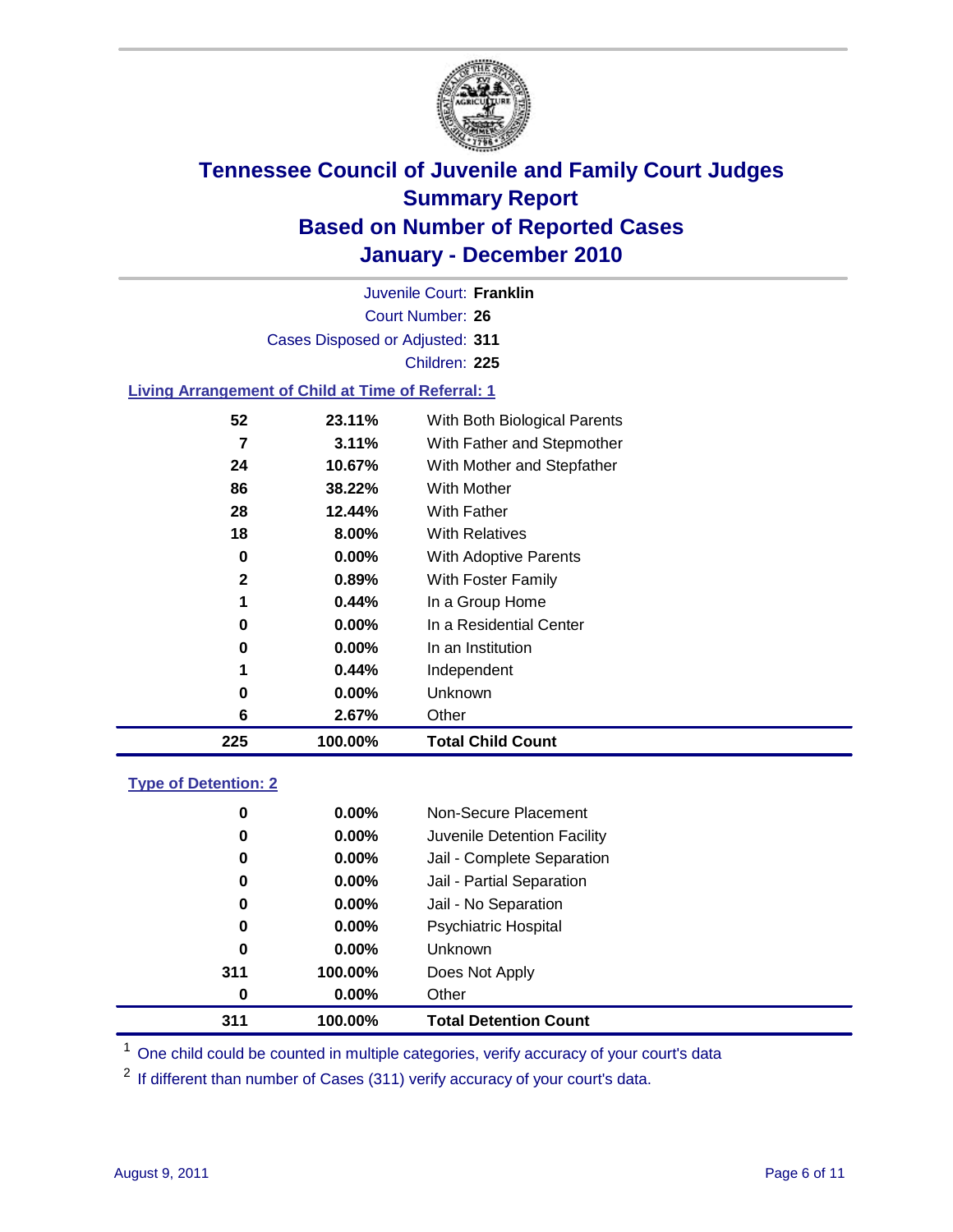

|                                                    | Juvenile Court: Franklin        |                                      |  |  |  |
|----------------------------------------------------|---------------------------------|--------------------------------------|--|--|--|
|                                                    | <b>Court Number: 26</b>         |                                      |  |  |  |
|                                                    | Cases Disposed or Adjusted: 311 |                                      |  |  |  |
|                                                    |                                 | Children: 225                        |  |  |  |
| <b>Placement After Secure Detention Hearing: 1</b> |                                 |                                      |  |  |  |
| $\mathbf 0$                                        | 0.00%                           | Returned to Prior Living Arrangement |  |  |  |
| 0                                                  | 0.00%                           | Juvenile Detention Facility          |  |  |  |
| 0                                                  | 0.00%                           | Jail                                 |  |  |  |
| 0                                                  | 0.00%                           | Shelter / Group Home                 |  |  |  |
| 0                                                  | 0.00%                           | <b>Foster Family Home</b>            |  |  |  |
| 0                                                  | 0.00%                           | Psychiatric Hospital                 |  |  |  |
| 0                                                  | 0.00%                           | Unknown                              |  |  |  |
| 311                                                | 100.00%                         | Does Not Apply                       |  |  |  |
| 0                                                  | 0.00%                           | Other                                |  |  |  |
| 311                                                | 100.00%                         | <b>Total Placement Count</b>         |  |  |  |
| <b>Intake Actions: 2</b>                           |                                 |                                      |  |  |  |
| 327                                                | 84.06%                          | <b>Petition Filed</b>                |  |  |  |
| 1                                                  | 0.26%                           | <b>Motion Filed</b>                  |  |  |  |
| 60                                                 | 15.42%                          | <b>Citation Processed</b>            |  |  |  |
| 0                                                  | 0.00%                           | Notification of Paternity Processed  |  |  |  |
| 1                                                  | 0.26%                           | Scheduling of Judicial Review        |  |  |  |
| 0                                                  | 0.00%                           | Scheduling of Administrative Review  |  |  |  |
| 0                                                  | 0.00%                           | Scheduling of Foster Care Review     |  |  |  |
| 0                                                  | 0.00%                           | Unknown                              |  |  |  |
| 0                                                  | 0.00%                           | Does Not Apply                       |  |  |  |
| $\pmb{0}$                                          | 0.00%                           | Other                                |  |  |  |
|                                                    |                                 |                                      |  |  |  |
| 389                                                | 100.00%                         | <b>Total Intake Count</b>            |  |  |  |

<sup>1</sup> If different than number of Cases (311) verify accuracy of your court's data.

<sup>2</sup> If different than number of Referral Reasons (389), verify accuracy of your court's data.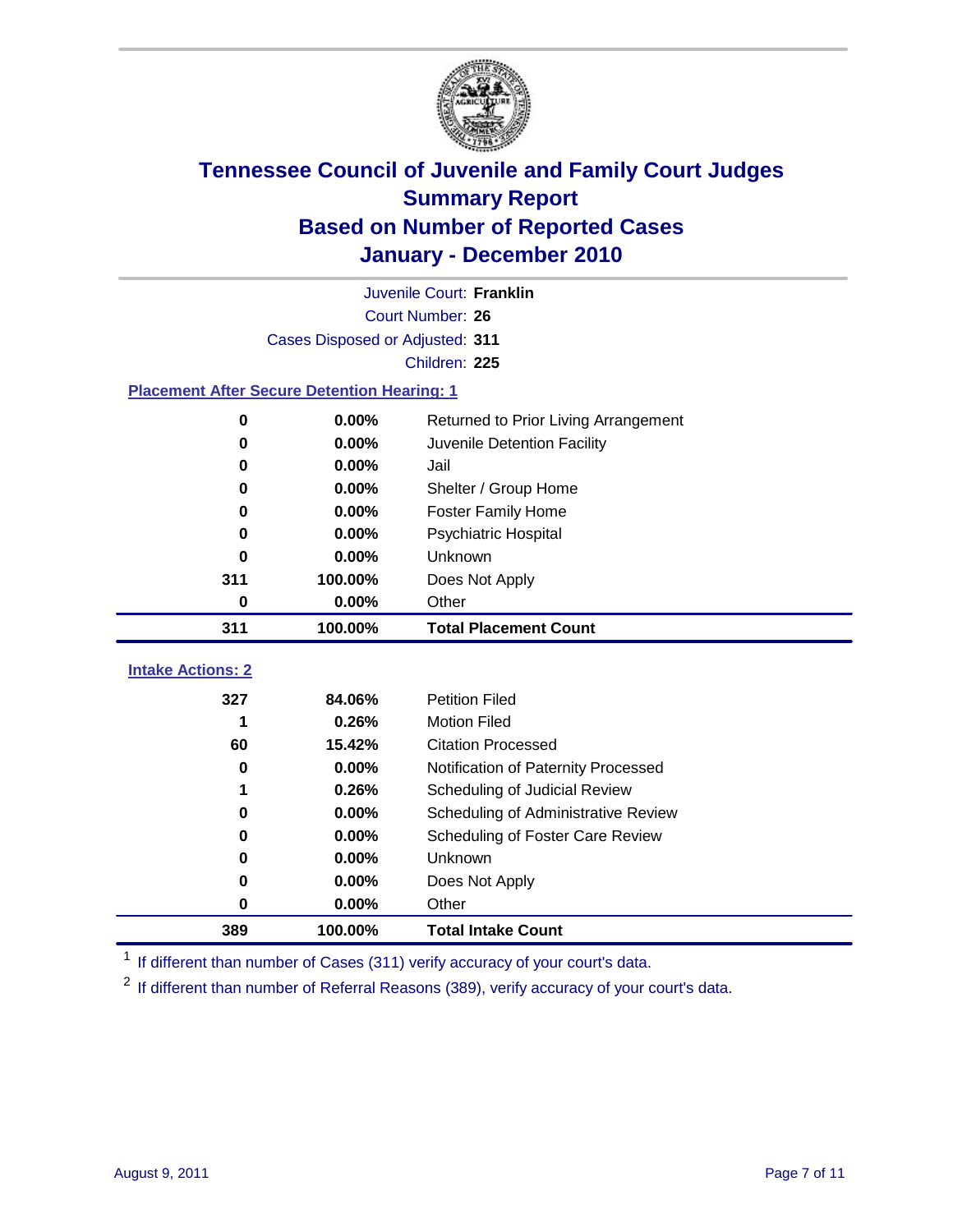

Court Number: **26** Juvenile Court: **Franklin** Cases Disposed or Adjusted: **311** Children: **225**

### **Last Grade Completed by Child: 1**

| $\bf{0}$                                | 0.00%   | Too Young for School         |  |
|-----------------------------------------|---------|------------------------------|--|
| 1                                       | 0.44%   | Preschool                    |  |
| $\mathbf 2$                             | 0.89%   | Kindergarten                 |  |
| 5                                       | 2.22%   | 1st Grade                    |  |
| 1                                       | 0.44%   | 2nd Grade                    |  |
| 0                                       | 0.00%   | 3rd Grade                    |  |
| $\mathbf{2}$                            | 0.89%   | 4th Grade                    |  |
| $\bf{0}$                                | 0.00%   | 5th Grade                    |  |
| 11                                      | 4.89%   | 6th Grade                    |  |
| 9                                       | 4.00%   | 7th Grade                    |  |
| 42                                      | 18.67%  | 8th Grade                    |  |
| 45                                      | 20.00%  | 9th Grade                    |  |
| 60                                      | 26.67%  | 10th Grade                   |  |
| 40                                      | 17.78%  | 11th Grade                   |  |
| 4                                       | 1.78%   | 12th Grade                   |  |
| 0                                       | 0.00%   | Non-Graded Special Ed        |  |
| 0                                       | 0.00%   | <b>GED</b>                   |  |
| 0                                       | 0.00%   | Graduated                    |  |
| 0                                       | 0.00%   | <b>Never Attended School</b> |  |
| $\mathbf 2$                             | 0.89%   | Unknown                      |  |
| 1                                       | 0.44%   | Other                        |  |
| 225                                     | 100.00% | <b>Total Child Count</b>     |  |
| <b>Enrolled in Special Education: 1</b> |         |                              |  |
|                                         |         |                              |  |

| <b>Total Child Count</b> |
|--------------------------|
|                          |
|                          |
|                          |
|                          |

One child could be counted in multiple categories, verify accuracy of your court's data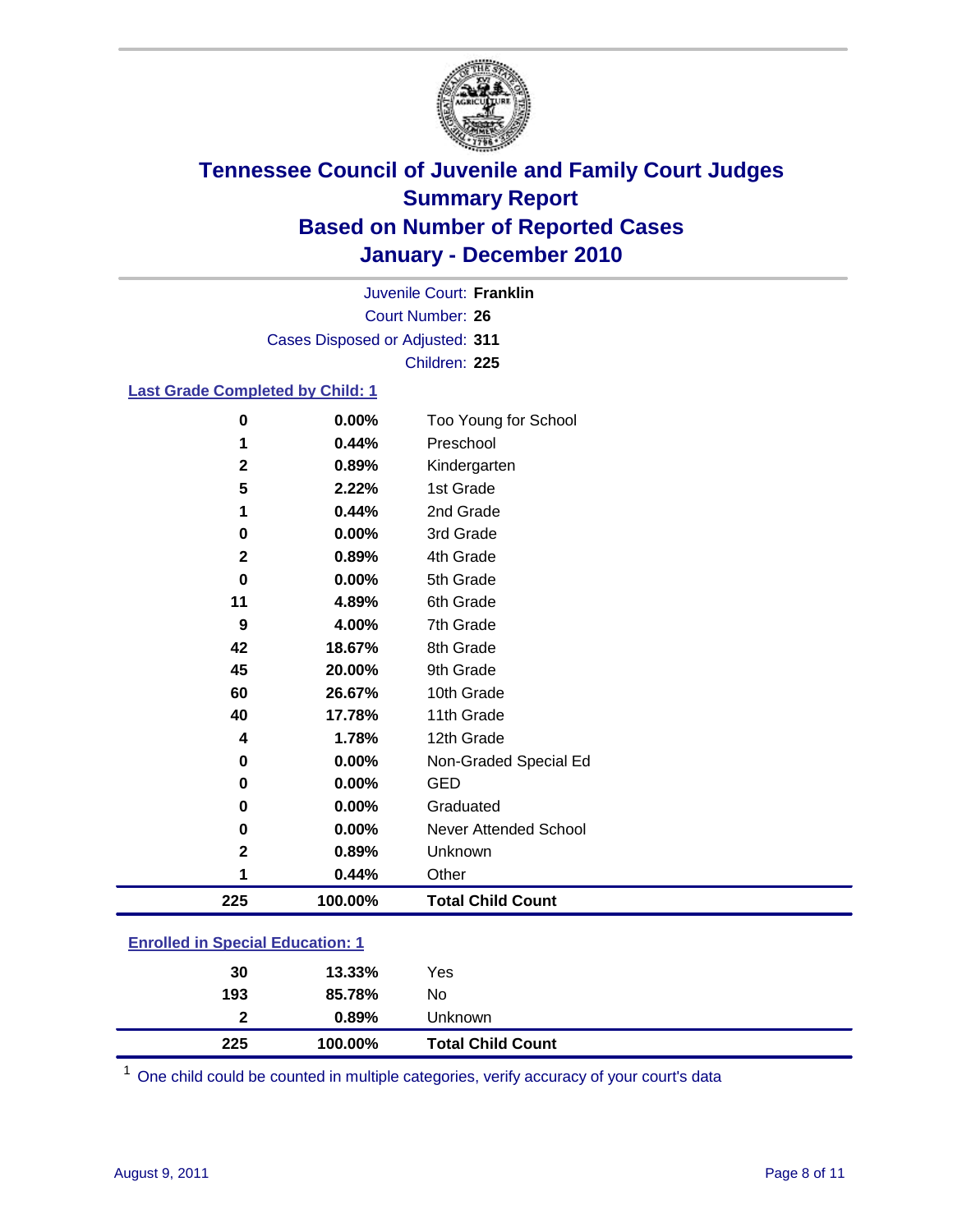

|                              | Juvenile Court: Franklin        |                           |  |  |
|------------------------------|---------------------------------|---------------------------|--|--|
|                              | Court Number: 26                |                           |  |  |
|                              | Cases Disposed or Adjusted: 311 |                           |  |  |
|                              |                                 | Children: 225             |  |  |
| <b>Action Executed By: 1</b> |                                 |                           |  |  |
| 389                          | 100.00%                         | Judge                     |  |  |
| $\bf{0}$                     | $0.00\%$                        | Magistrate                |  |  |
| $\bf{0}$                     | $0.00\%$                        | <b>YSO</b>                |  |  |
| 0                            | $0.00\%$                        | Other                     |  |  |
| 0                            | 0.00%                           | Unknown                   |  |  |
| 389                          | 100.00%                         | <b>Total Action Count</b> |  |  |

### **Formal / Informal Actions: 1**

| 47           | 12.08%   | Dismissed                                        |
|--------------|----------|--------------------------------------------------|
| 0            | $0.00\%$ | Retired / Nolle Prosequi                         |
| 177          | 45.50%   | <b>Complaint Substantiated Delinquent</b>        |
| 90           | 23.14%   | <b>Complaint Substantiated Status Offender</b>   |
| 1            | 0.26%    | <b>Complaint Substantiated Dependent/Neglect</b> |
| 0            | $0.00\%$ | <b>Complaint Substantiated Abused</b>            |
| 0            | $0.00\%$ | <b>Complaint Substantiated Mentally III</b>      |
| 52           | 13.37%   | Informal Adjustment                              |
| 0            | $0.00\%$ | <b>Pretrial Diversion</b>                        |
| 0            | $0.00\%$ | <b>Transfer to Adult Court Hearing</b>           |
| 0            | $0.00\%$ | Charges Cleared by Transfer to Adult Court       |
| $\mathbf{2}$ | 0.51%    | <b>Special Proceeding</b>                        |
| 1            | 0.26%    | <b>Review Concluded</b>                          |
| 19           | 4.88%    | Case Held Open                                   |
| 0            | $0.00\%$ | Other                                            |
| 0            | $0.00\%$ | Unknown                                          |
| 389          | 100.00%  | <b>Total Action Count</b>                        |

<sup>1</sup> If different than number of Referral Reasons (389), verify accuracy of your court's data.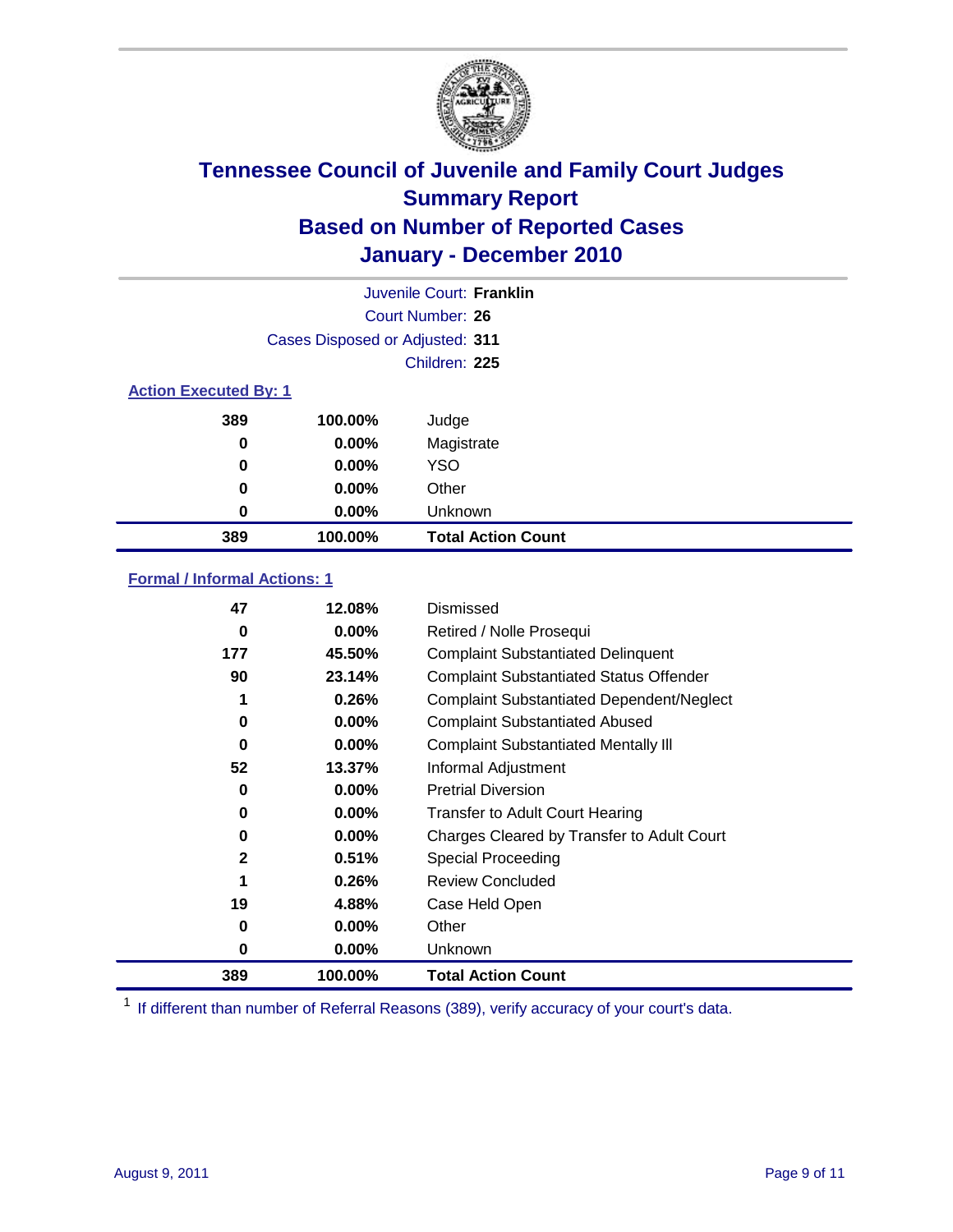

|                       |                                 | Juvenile Court: Franklin                              |
|-----------------------|---------------------------------|-------------------------------------------------------|
|                       |                                 | <b>Court Number: 26</b>                               |
|                       | Cases Disposed or Adjusted: 311 |                                                       |
|                       |                                 | Children: 225                                         |
| <b>Case Outcomes:</b> |                                 | There can be multiple outcomes for one child or case. |
| 16                    | 2.56%                           | <b>Case Dismissed</b>                                 |
| 0                     | 0.00%                           | Case Retired or Nolle Prosequi                        |
| 65                    | 10.38%                          | Warned / Counseled                                    |
| 10                    | 1.60%                           | Held Open For Review                                  |
| 41                    | 6.55%                           | Supervision / Probation to Juvenile Court             |
| 0                     | 0.00%                           | <b>Probation to Parents</b>                           |
| 0                     | 0.00%                           | Referral to Another Entity for Supervision / Service  |
| 5                     | 0.80%                           | Referred for Mental Health Counseling                 |
| 60                    | 9.58%                           | Referred for Alcohol and Drug Counseling              |
| 0                     | 0.00%                           | <b>Referred to Alternative School</b>                 |
| 0                     | 0.00%                           | Referred to Private Child Agency                      |
| 0                     | 0.00%                           | Referred to Defensive Driving School                  |
| 0                     | 0.00%                           | Referred to Alcohol Safety School                     |
| 1                     | 0.16%                           | Referred to Juvenile Court Education-Based Program    |
| 4                     | 0.64%                           | Driver's License Held Informally                      |
| 0                     | 0.00%                           | <b>Voluntary Placement with DMHMR</b>                 |
| 0                     | 0.00%                           | <b>Private Mental Health Placement</b>                |
| 0                     | 0.00%                           | <b>Private MR Placement</b>                           |
| 0                     | 0.00%                           | Placement with City/County Agency/Facility            |
| 0                     | 0.00%                           | Placement with Relative / Other Individual            |
| 13                    | 2.08%                           | Fine                                                  |
| 138                   | 22.04%                          | <b>Public Service</b>                                 |
| 6                     | 0.96%                           | Restitution                                           |
| 0                     | 0.00%                           | <b>Runaway Returned</b>                               |
| 37                    | 5.91%                           | No Contact Order                                      |
| 0                     | 0.00%                           | Injunction Other than No Contact Order                |
| 4                     | 0.64%                           | <b>House Arrest</b>                                   |
| 0                     | $0.00\%$                        | <b>Court Defined Curfew</b>                           |
| 0                     | 0.00%                           | Dismissed from Informal Adjustment                    |
| 0                     | $0.00\%$                        | <b>Dismissed from Pretrial Diversion</b>              |
| 0                     | 0.00%                           | Released from Probation                               |
| 0                     | 0.00%                           | <b>Transferred to Adult Court</b>                     |
| 0                     | $0.00\%$                        | <b>DMHMR Involuntary Commitment</b>                   |